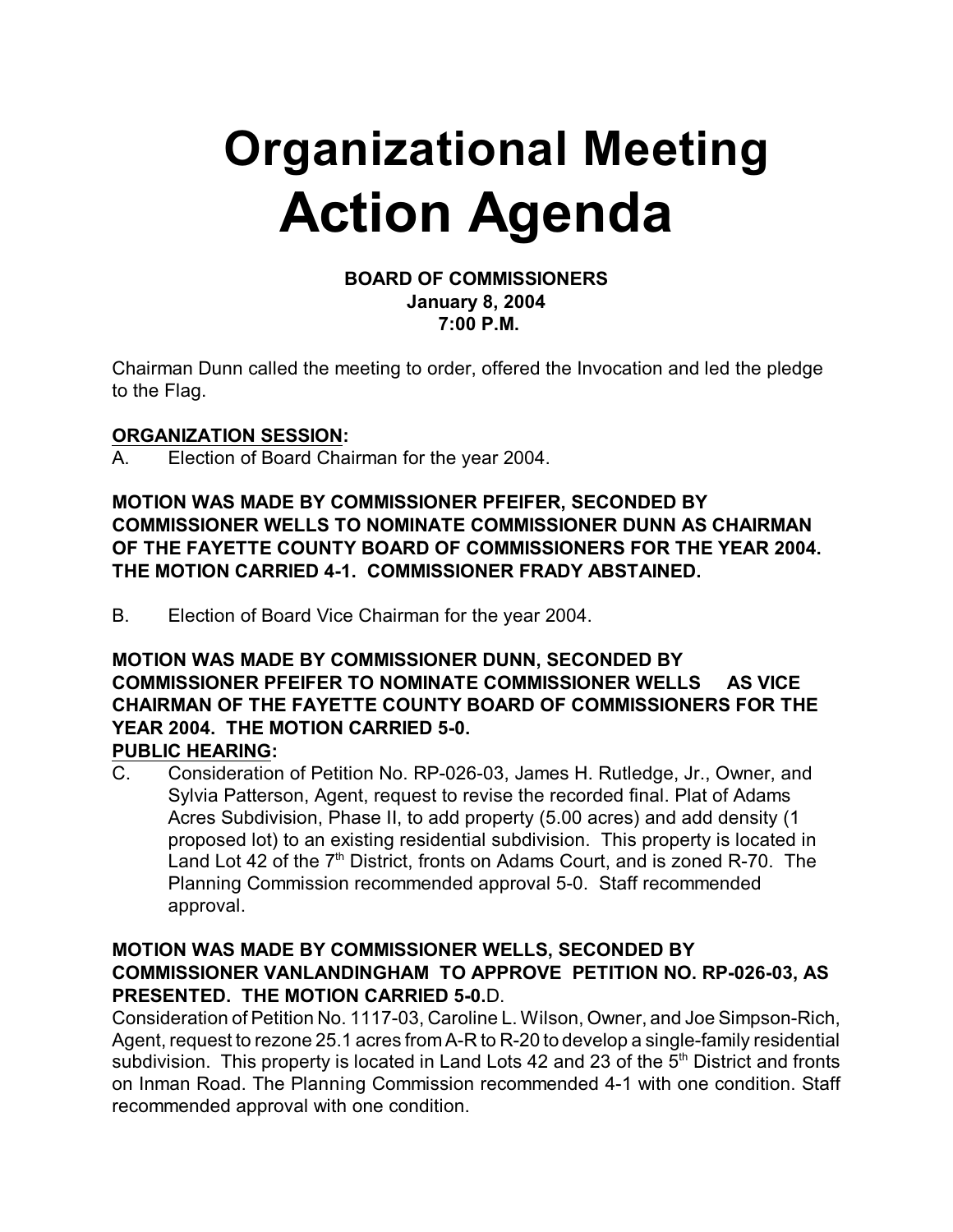# **MOTION WAS MADE BY COMMISSIONER VANLANDINGHAM, SECONDED BY COMMISSIONER WELLS, TO REZONE PETITION NO. 1117-03 FROM A-R TO R-40 WITH THE CONDITIONS SO STATED IN THE PROPOSAL. THE MOTION CARRIED 5-0.**

E. Consideration of proposed amendments to the Fayette County Zoning Ordinance regarding Article VII. Conditional Uses, Exceptions, and Modifications, Section 7-6. Transportation Corridor Overlay Zone, A. S.R. 54 West and S.R. 74 South Overlay Zones, 6. Landscape Requirements; B. S.R. 85 North Overlay Zone, 5. Landscape Requirements; and C. General State Route Overlay Zone, 9. Landscape Requirements. The Planning Commission recommended approval 5-0.

# **MOTION WAS MADE BY COMMISSIONER WELLS, SECONDED BY COMMISSIONER FRADY, TO WITHDRAW THIS ITEM PER THE REQUEST OF THE DIRECTOR OF PLANNING. MOTION CARRIED 5-0.**

# **OLD BUSINESS:**

F. Discussion of recommendation from Finance Director Mark Pullium to approve web update contract with Design Previews, Inc. d/b/a 11 Fingers.

# **COMMISSIONER WELLS REQUESTED THIS ITEM BE TABLED UNTIL THE NEXT MEETING**.

#### **NEW BUSINESS:**

G. Consideration to put before the voters of Fayette County an Ordinance that would allow facilities in the unincorporated portion of the county to sell "liquor by the drink."

# **THE BOARD TOOK NO ACTION ON THIS MATTER.**

# **CONSENT AGENDA: MOTION MADE BY COMMISSIONER WELLS, SECONDED BY COMMISSIONER FRADY, TO APPROVE THE CONSENT AGENDA AS PRESENTED. THE MOTION CARRIED 5-0.**

- 1. Approve authorization to sign checks combining any of the following two signatures for transactions exceeding \$5,000: Chairman, Vice Chairman, County Administrator.
- 2. Approve authorization to sign checks for transactions \$4,999 or less: Chairman, Vice Chairman, County Administrator.
- 3. Approval of the Chairman and Vice Chairman to execute contracts, resolutions, agreements and other documents as approved by the Board of Commissioners.
- 4. Approval of proposed meeting schedule for 2004.
- 5. Approve Resolution No. 2004-01 to appropriate funds necessary for the lease payment on the jail expansion and courthouse.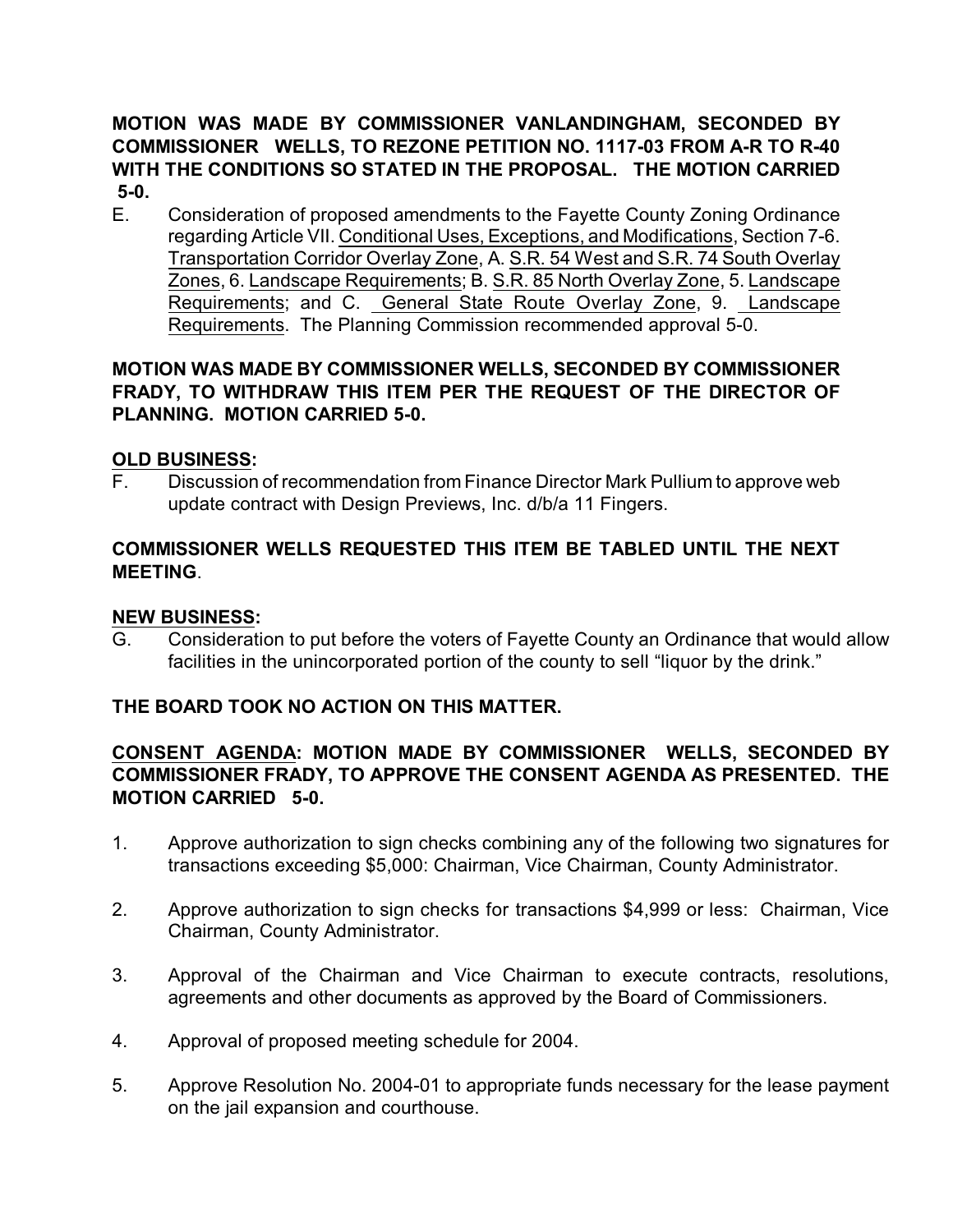- 6. Approve Resolution No. 2004-02 renewing Resolution No. 90-07 which imposes a \$1.50 monthly "911" charge upon each exchange access facility subscribed to by telephone subscribers.
- 7. Approve Resolution No. 2004-03 renewing Resolution adopted on March 25,1999 which imposes a \$1.00 monthly "911" wireless enhanced charge upon each exchange access facility subscribed to by telephone subscribers.
- 8. Approval of request from the Sons of Confederate Veterans to place a sign on the old courthouse lawn on April 3 through April 17, 2004 to advertise the annual celebration of Confederate Memorial Day on April 26<sup>th</sup>.
- 9. Approval of request from Tax Assessor Ellen Mills to reappoint Therese Ocheltree to a six year term on the Board of Tax Assessors commencing January 1, 2004 and expiring on December 31, 2009.
- 10. Approval of minutes for Board of Commissioners meetings held on December 3, 2003, December 11, 2003 and Special Called Executive Session held on December 22, 2003.

#### **PUBLIC COMMENT:**

Members of the public are allowed up to five minutes each to address the Board on issues of concern other than those items which are on this evening's agenda.

#### **NONE**

# **STAFF REPORTS:**

**EXECUTIVE SESSION:** Attorney Davenport requested an executive session to discuss four legal items.

**APPROVAL OF APPOINTMENTS:** Chairman Dunn stated there was a request from the Democratic and Republican Parties to approve their new appointments for the four year terms on the Board of Elections.

**MOTION WAS MADE BY COMMISSIONER WELLS, SECONDED BY COMMISSIONER VANLANDINGHAM, TO SIGN AND SEND THE AFFIDAVITS TO THE STATE. MOTION CARRIED 5–0.**

**EXECUTIVE SESSION: MOTION WAS MADE BY COMMISSIONER WELLS, SECONDED BY COMMISSIONER VANLANDINGHAM TO ADJOURN TO EXECUTIVE SESSION TO DISCUSS FOUR LEGAL ITEMS. MOTION CARRIED 5-0.**